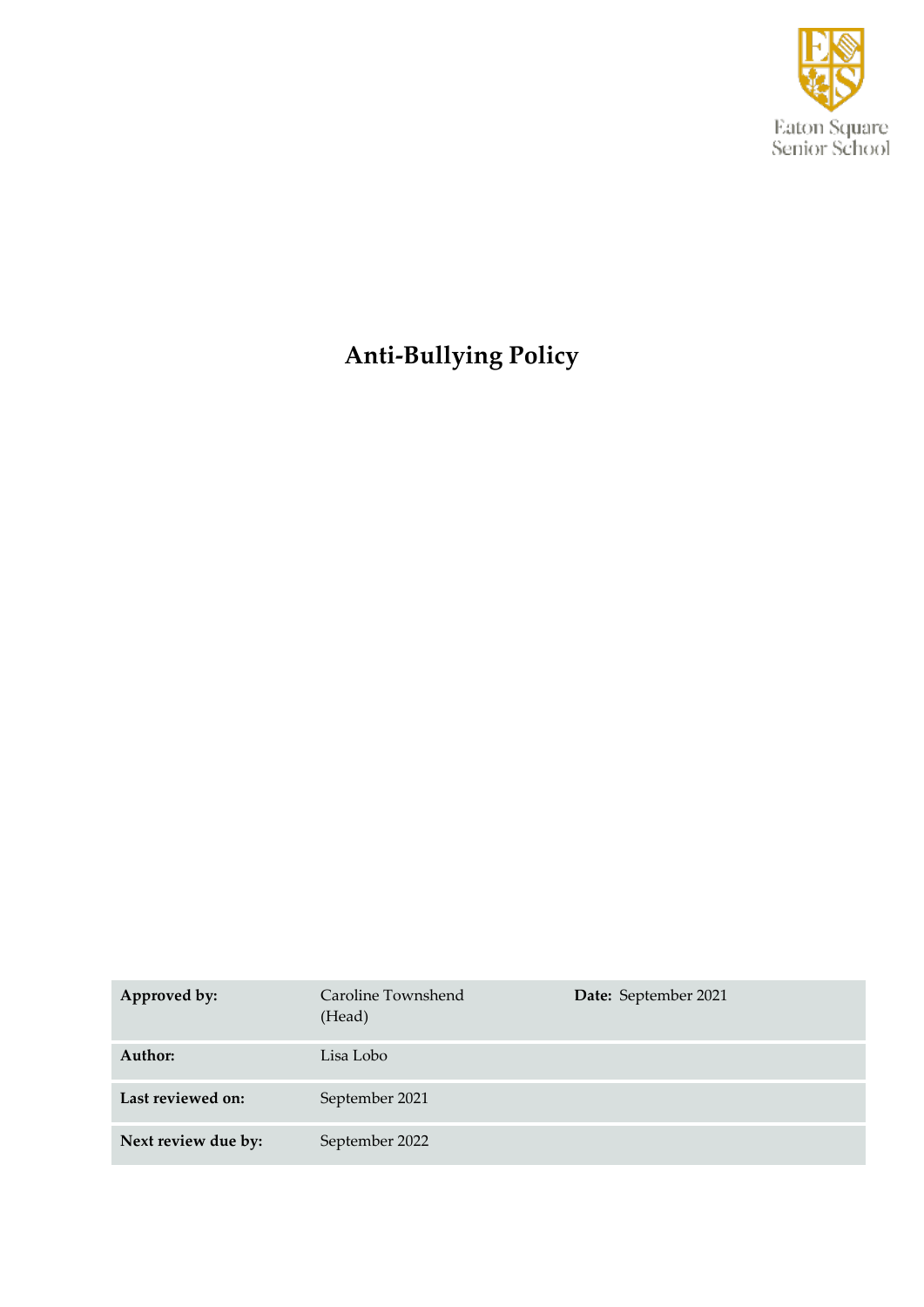### **Policy statement**

This policy applies to all students and staff at the School irrespective of their age and whether or not a student is in the care of the School when or if bullying behaviour occurs. This policy has been drawn up with assistance from guidance issued by the Department for Education (**DfE**), *Preventing and tackling bullying* (July 2017) and will be reviewed against any new government guidance issued from time to time.

Through the operation of this policy we aim:

- to maintain and drive a positive and supportive culture among all students and staff throughout the School
- to deter bullying behaviour, detect it when it occurs, and deal with it on a case by case basis by counselling and / or disciplinary sanctions and, if necessary, by expulsion
- to comply with the School's duties under the Equality Act 2010.

Bullying behaviour is always unacceptable and will not be tolerated at the School because:

- it is harmful to the person who is bullied, and to those who engage in bullying behaviour, and those who support them, and can in some cases lead to lasting psychological damage and even suicide
- it interferes with a student's right to enjoy his / her learning and leisure time free from intimidation
- it is contrary to all our aims and values, our internal culture and the reputation of the School.

A bullying incident will be treated as a child protection concern where there is reasonable cause to suspect that a child is suffering, or is likely to suffer, significant harm. This policy may apply to bullying behaviour outside of the School of which the School becomes aware.

### **Bullying behaviour**

Bullying is behaviour by an individual or group, repeated over time, that intentionally hurts another individual or group either physically or emotionally. Bullying may be:

- **Physical**: hitting, kicking, pushing people around, spitting; or taking, damaging or hiding possessions
- **Verbal**: name-calling, taunting, teasing, insulting or demanding money
- **Exclusionary Behaviour**: intimidating, isolating or excluding a person from a group
- **General Unkindness**: spreading rumours or writing unkind notes, mobile phone texts or e-mails; or
- **Cyberbullying**: using the internet, mobile phones, social networking sites etc to deliberately upset someone else. This includes sending inappropriate photos (nudes)
- **Sexual**: Peer-on-Peer

Bullying may also be: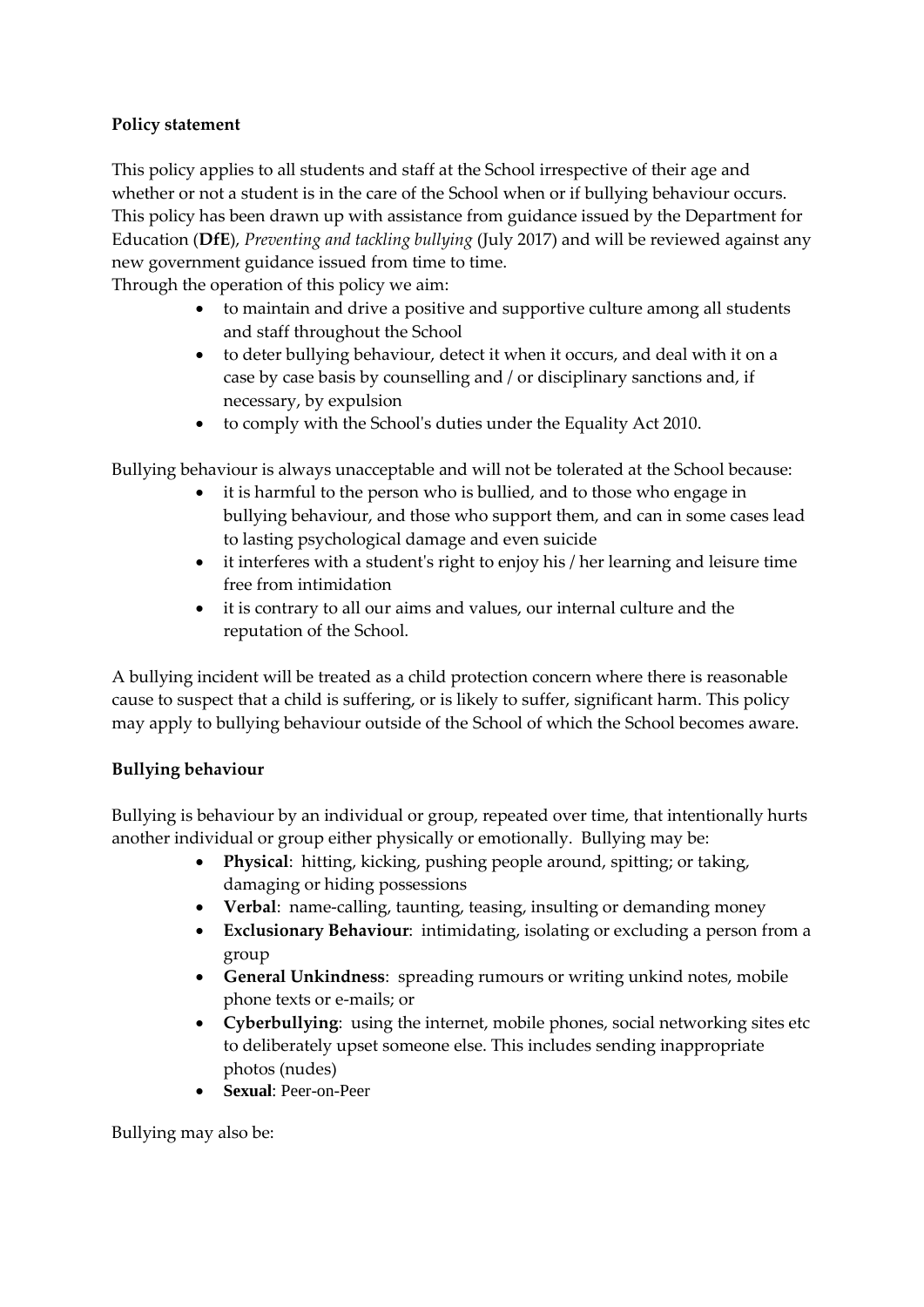- Sexual: talking to or touching someone in a sexually inappropriate way, including by one's peers;
- Sexist: related to a person's gender or gender reassignment;
- Racist, or regarding someone's religion, belief or culture;
- Related to a person's sexual orientation (homophobic bullying);
- Related to pregnancy and maternity;
- Related to a person's home circumstances; or
- Related to a person's disability, special educational needs, learning difficulty, health or appearance.

Peer on Peer Abuse: Peer-on-peer abuse is abuse by one or more students against another student. It can manifest itself in many ways and can include bullying (including cyber bullying, prejudice-based and discriminatory bullying), abuse in intimate personal relationships between peers, physical abuse, initiation/hazing violence and rituals, sexting, sexual assault, gender-based issues and harmful sexual behaviours including sexual violence and sexual harassment. The School has a zero tolerance approach to abuse and acknowledges that abusive comments and interactions should never be passed off or dismissed as "banter" or "part of growing up". Nor will harmful sexual behaviours be dismissed as the same or "just having a laugh" or "boys being boys". The School recognises that a child is likely to disclose an allegation to someone they trust: this could be any member of staff. By making such a disclosure the student is likely to feel that the member of staff is in a position of trust. Following such an allegation staff will follow the procedure as outlined in the Child Protection and Safeguarding Policy.

**Cyberbullying:** The School has a separate policy which deals with cyberbullying (see the School's E-Safety and Acceptable Use of ICT Policy.) Cyberbullying is the use of information and communications technology, particularly mobile telephones and the internet, deliberately to upset someone else.

**Intention:** Not all bullying is deliberate or intended to hurt. Some individuals may see their hurtful conduct as "teasing" or "a game" or "for the good of" the other person. These forms of bullying are equally unacceptable but may not be malicious and can often be corrected quickly with advice and without disciplinary sanctions. A bully who does not respond appropriately to advice or sanctions would ultimately have to leave the School.

**Responsibility:** It is everyone's responsibility to ensure, whatever the circumstances, that no-one becomes a victim of bullying. A person may be vulnerable to bullying because of his / her age, physical appearance, nationality, colour, gender, sexual orientation, religion, culture or disability, or because he / she is adopted, a carer or new in the School, appears to be uncertain or has no friends. He / she may also become a target because of an irrational decision by a bully.

**Legal aspects:** A person who makes a physical or sexual assault on another, or who steals or causes damage to the property of another, commits a criminal offence and also a civil wrong known as a "tort" for which there can be legal consequences outside the School. Bullying behaviour may also be regarded as threatening behaviour or harassment which can be either a criminal offence or a civil wrong. Misuse of electronic communications could also be a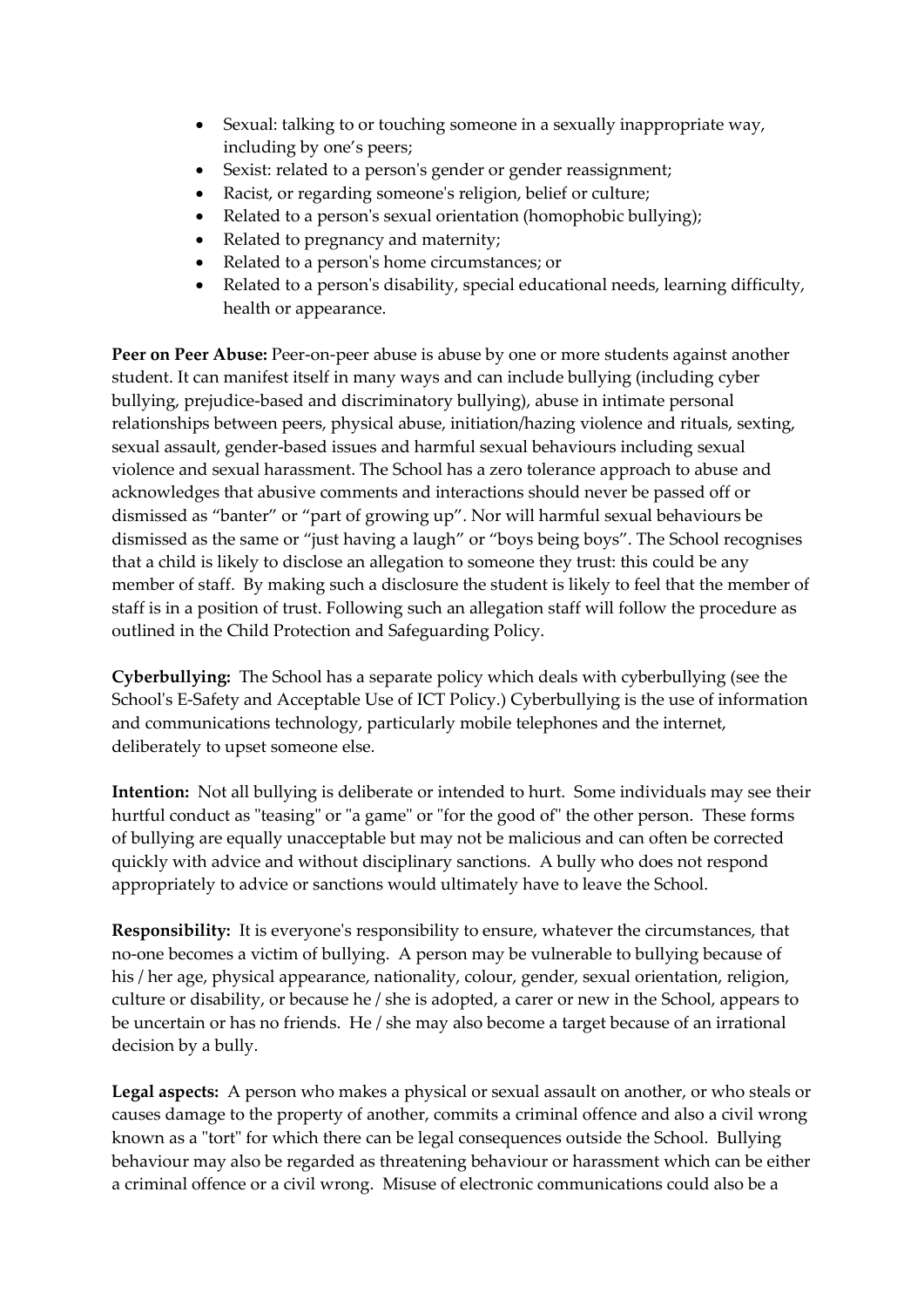criminal offence, for example it is an offence to send an electronic communication (such as a text message or e-mail) to another person with the intent to cause distress or anxiety.

## **Anti-bullying culture**

Our expectation of all members of the School community is that:

- everyone will uphold the School rules;
- a student or a member of staff who witnesses or hears of an incident of bullying will report it and a complaint of bullying will always be taken seriously;
- no one will tolerate unkind actions or remarks or stand by when someone else is being bullied;
- Accept a zero-tolerance approach to bullying of any kind;

In School:

- discriminatory words, behaviours and actions are treated as unacceptable;
- positive attitudes are fostered towards people who are disabled and towards ethnic, religious, cultural and linguistic groups within and outside the School; and
- positive attitudes are fostered towards both sexes through the curriculum and tutorials.

**Staff:** Through their training and experience, members of staff are expected to promote an anti-bullying culture by:

- celebrating achievement
- anticipating problems and providing support
- disciplining fairly, consistently and reasonably, taking into account any special educational needs or disabilities of the student and the needs of vulnerable students
- making opportunities to listen to students
- acting as advocates of students.
- taking all allegations seriously and not dismissing behaviours/comments as banter

**Students:** Through the School's pastoral care systems, students are informed and taught that bullying will not be tolerated in the School. They are encouraged:

- to celebrate the effort and achievements of others
- to hold and promote positive attitudes
- to feel able to share problems with staff
- to turn to someone they trust, if they have a problem
- not to feel guilty about airing complaints
- to understand the importance of consent

### **Anti-bullying systems**

The School's systems for detecting and dealing with bullying are designed to operate vertically (through all year groups) and horizontally (within year groups and in the classroom and other activities).

Members of staff are always vigilant but particularly:

• before lessons; in the queue for the dining hall and in the dining hall itself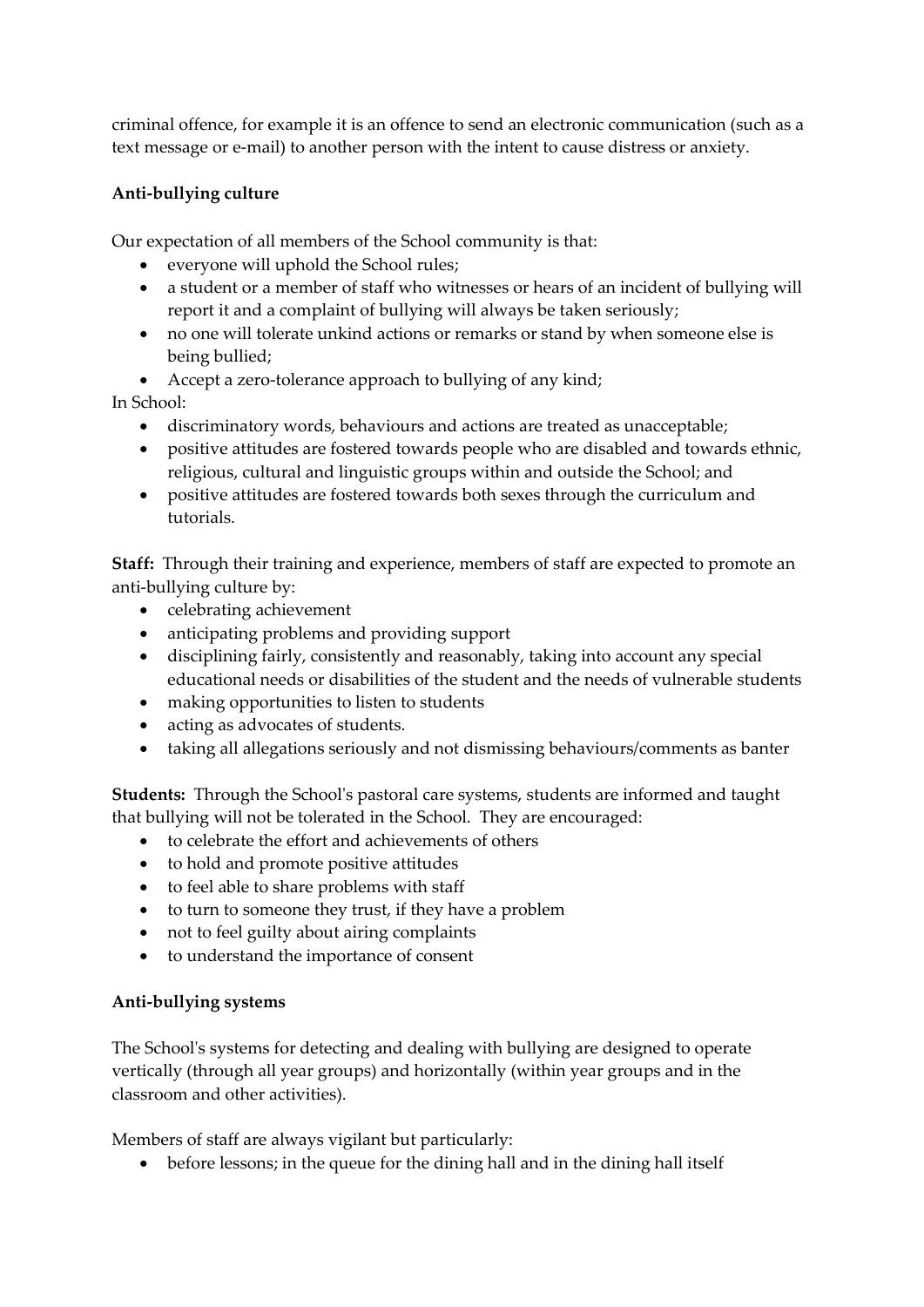- in school corridors
- on school transport.

Bullying is regularly discussed in staff meetings, and meetings between pastoral & safeguarding staff, and other senior leaders within the School. The result of these meetings is to feedback information about friendship patterns, particular incidents, any student who seems to be isolated, any growing "power base" and any known conflict between a member of staff and a student, or between students so that strategies can be developed to prevent bullying incidents.

**Education:** Measures are taken throughout each year to educate students about bullying and this policy. These measures include:

- The Wellbeing curriculum includes lessons on bullying.
- Anti-bullying posters placed around the School.
- Anti-bullying messages are given in assemblies and Form times.

**Staff training:** Appropriate training in all aspects of care is arranged to ensure that staff have the necessary professional skills, especially:

awareness of the risk and indications of child abuse and bullying, and how to deal with cases

**Students' responsibilities:** We emphasise with older students the role which is expected of them in setting a good example and being helpful to younger students and each other.

**Record keeping and monitoring:** School staff maintain records of the welfare and development of individual students. In addition, every complaint or report of bullying must be recorded. The Designated Person for Child Protection – (in the majority of cases, the DSL) monitors these records in order to enable patterns to be identified, both in relation to individual students and across the school as a whole and to evaluate the effectiveness of the School's approach.

The school utilises monitoring software, such as CPOMS, to enable effective monitoring of bullying incidents, or to identify long-term trends.

### **Why incidents might not be reported**

**Victim:** There are many reasons why a student who has suffered bullying may be reluctant to report it. He / she may become demoralised and may say, for example:

- (a) it is telling tales. They won't believe me because the person I am complaining about is popular and I am not, and I will become even more unpopular
- (b) the things they are saying and doing are too embarrassing to discuss with an adult
- (c) it is all my fault anyway for being overweight / too studious etc
- (d) there are too many of them; there is nothing the staff can do
- (e) it will get back to my parents and they will think less of me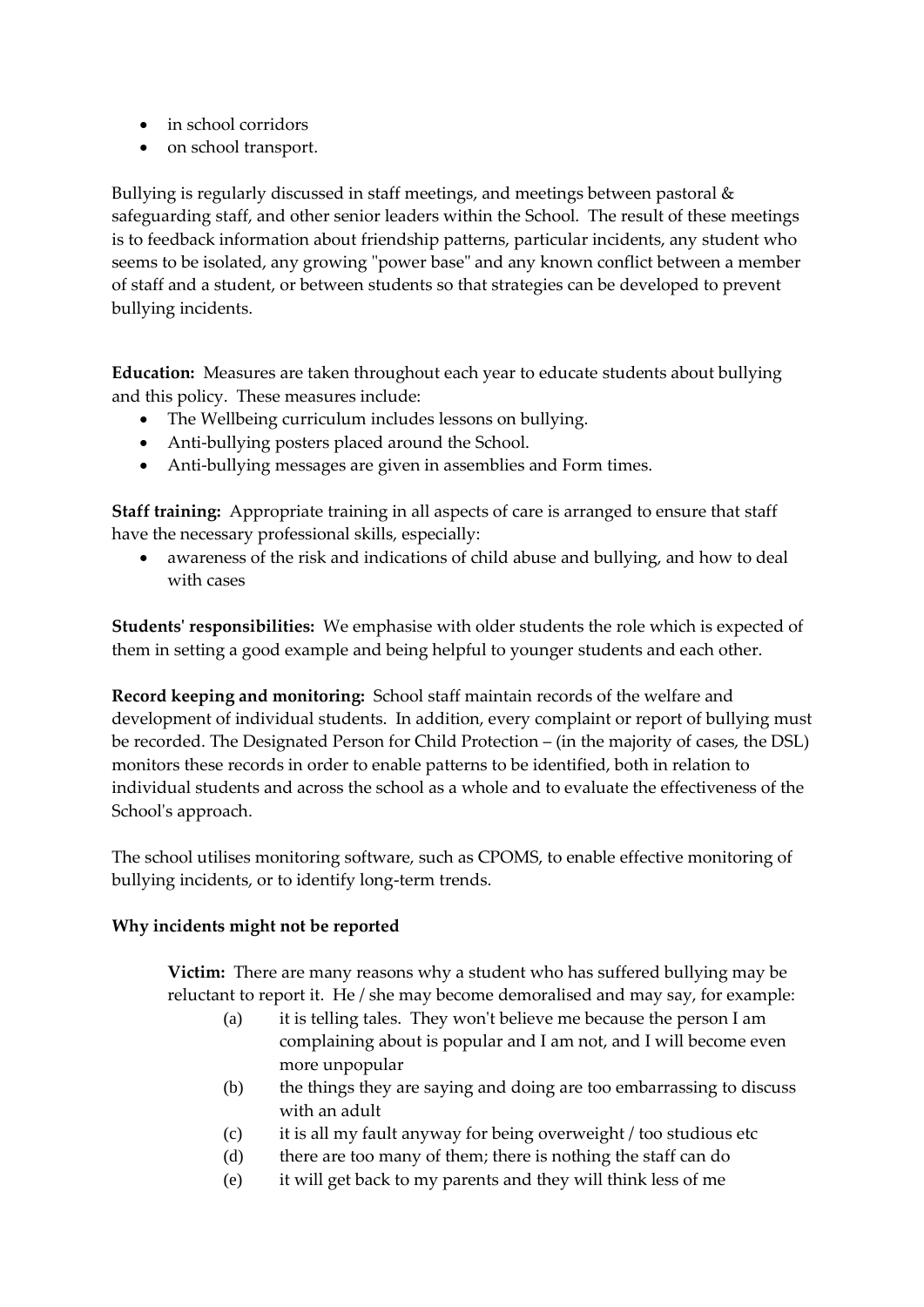- (f) I will just try and toughen up and grow a thicker skin
- (g) I will lie low and not audition for a part in the school play etc.

**Witnesses:** There are also reasons why a student who has witnessed or learned of bullying behaviour may not want to make a report. He / she may say:

- (h) it is "grassing" and I will become unpopular
- (i) it is not my concern anyway
- (j) I don't like the victim and I would find it embarrassing to be associated with him / her.

Any of these responses would be contrary to our culture at the School. When we drive and implement this policy we encourage every student to understand that:

- every complaint of bullying will be taken seriously
- members of staff will deal with a complaint correctly and effectively in accordance with their experience and the training they have received
- there is a solution to nearly every problem of bullying
- a student who complains will receive support and advice and in many cases the problem can be dealt with on a no-names basis
- the primary aim will be for the bullying to cease, not the punishment of the bully unless this is necessary.

### **Procedures**

**Guidelines:** The following procedures are a guideline except where expressed in the terms "should' or "must". The best guide is the experience and training of the staff.

### **Reporting bullying complaints**

- **Students:** A student who is being bullied, or who is worried about another student being bullied, should tell someone without delay. He / she should tell his / her parents or a member of staff at the School.
- **Parents:** Parents who are concerned that their child is being bullied should inform their child's Form Tutor, as a first point of contact, though may also contact their Head of Section, and pastoral staff, without delay.
- **Staff:** This policy focuses mainly on the bullying of students by students although it is recognised that a staff member could be a victim and on occasion may be perceived to be guilty of bullying. Staff members who are concerned about being bullied or harassed should refer to the School's Staff Handbook. Students and parents who feel that a member of staff is bullying should report this in accordance with the procedures set out above.

**Initial complaint:** A person who learns of alleged bullying behaviour should:

- firstly, respond quickly and sensitively by offering advice, support and reassurance to the alleged victim, then
- report the allegation to the Designated Safeguarding Lead (DSL) as soon as possible.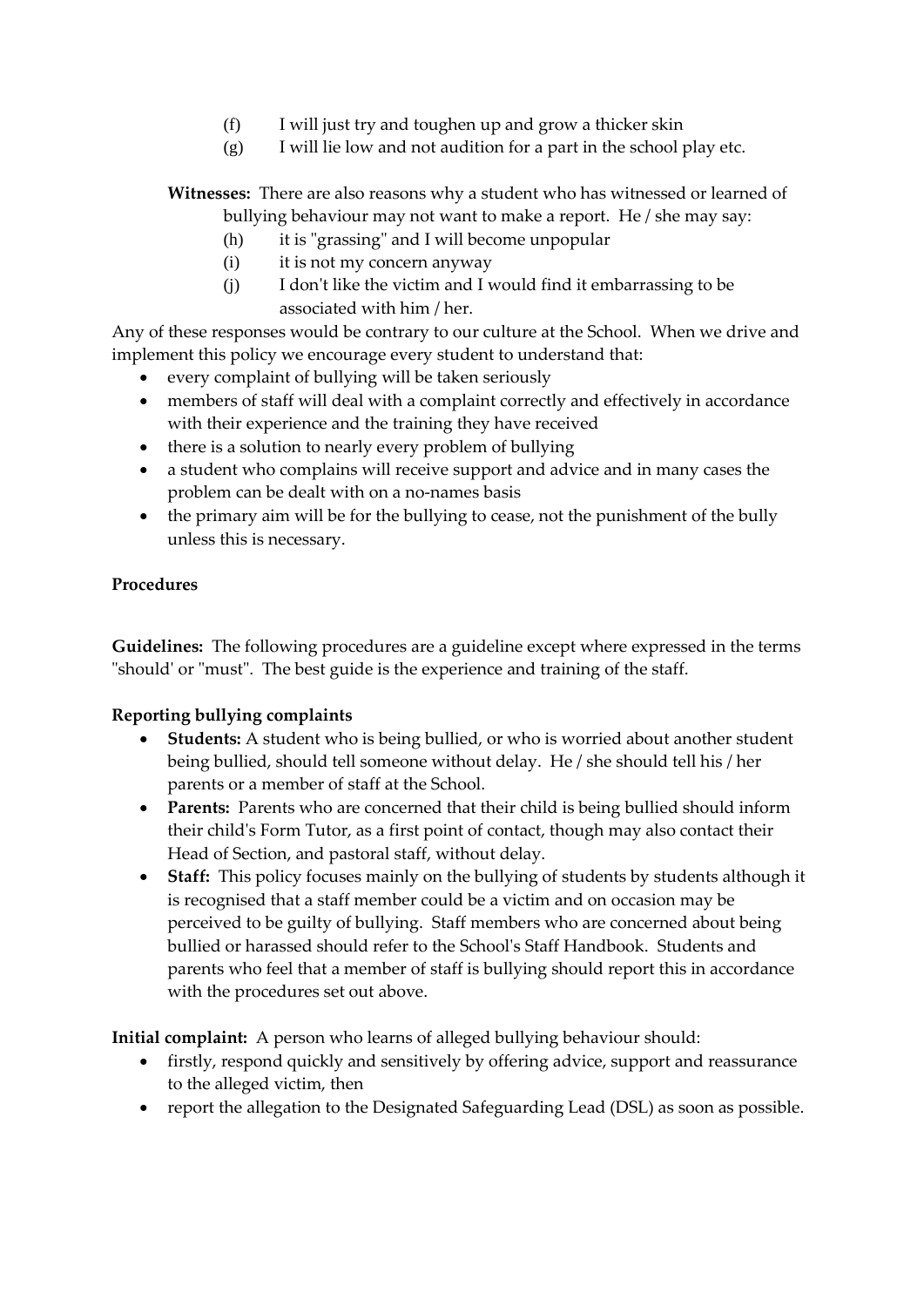**Assessment:** The DSL will normally see the victim and (unless the case is very serious) any witnesses without delay and form an initial view of the allegation. The assessment will consider:

- the nature of the incident(s) physical? verbal? exclusionary? sexual?
- is it a "one-off" incident involving an individual or a group?
- is it part of a pattern of behaviour by an individual or a group?
- has physical injury been caused? Who should be informed? Head? Parents? Social Services? The police?
- can the alleged bully be seen on a no-names basis?
- what is the likely outcome if the complaint proves to be correct?

At this stage, the possible outcomes for an incident which is not too serious include:

- there has been a misunderstanding which can be explained sympathetically to the alleged victim with advice to the alleged bully
- the complaint is justified in whole or in part, and further action will be needed (see Range of Action, below).

**Serious incident:** If the Designated Person believes that serious bullying behaviour has occurred involving a student or has recurred after warnings have been given to the "bully" he / she will then:

- interview the alleged victim, bully and any witnesses separately, in order to establish the facts of the case. He / she may decide to ask another senior member of staff to be present; and
- send a summary of his / her findings to the Head and other relevant staff.

Together with the Head, the Designated Person will decide on the action to be taken in accordance with the Range of Action set out below. The Head will notify the parents of the victim and bully giving them details of the case and the action being taken. In serious cases, such action may include further investigation in accordance with the School's Behaviour Policy and the Expulsion, Removal and Review Policy.

**Range of Action:** When a complaint of bullying behaviour is upheld, the range of responses will include one or more of the following:

- advice and support for the victim and, where appropriate, establishing a course of action to help the victim, including support from external services where appropriate
- advice and support to the bully in trying to change his / her behaviour. This may include clear instructions and a warning or final warning
- consideration of the motivation behind the bullying behaviour and whether external services should be used to tackle any underlying issues of the bully which contributed to the bullying behaviour. If these considerations lead to any concerns that the bully may be at risk of harm, the School's child protection procedures will be followed
- a supervised meeting between the bully and the victim to discuss their differences and the ways in which they may be able to avoid future conflict
- a disciplinary sanction against the bully, in accordance with the School's Behaviour Policy. In a very serious case or a case of persistent bullying, a student may be required to leave the School permanently in accordance with the School's Expulsion, Removal and Review Policy